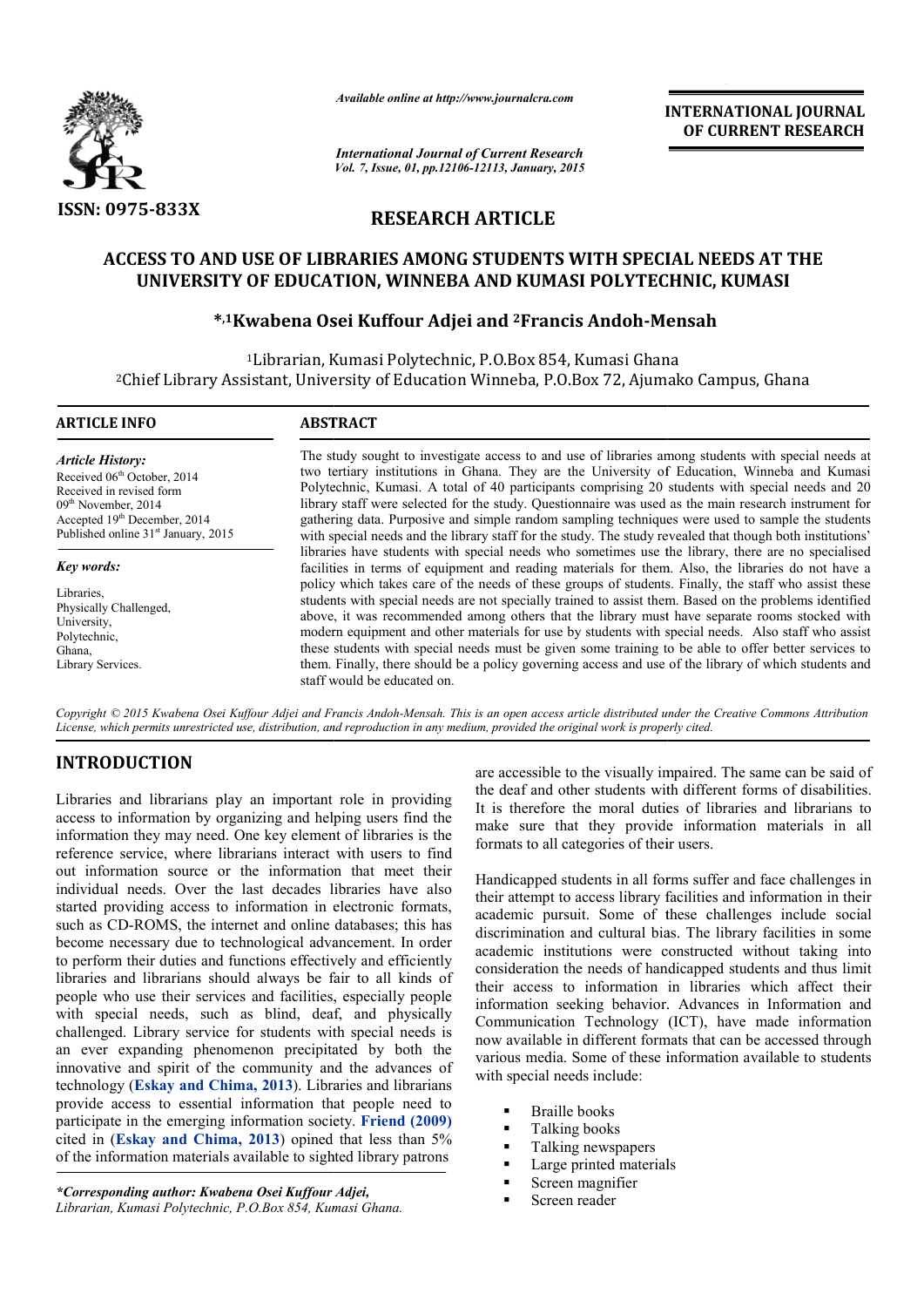# Voice recognition software (**Babalola and Haliso, 2001**) cited in **Eskay and Chima (2003)**.

It is therefore the responsibility of librarians to make sure these facilities are available in their libraries for use by their physically challenged students. Besides lack of library materials such as Braille books, talking books, screen magnifier etc for physically challenged students, libraries buildings especially those in developing nations such as Ghana are not disability friendly. There are no ramps for wheelchairs, no lifts and the staircases to these libraries are too stepped which hamper access and use of library facilities by students with special needs.

The surrounding of a library, the entrance, restrooms, stairs, elevators and special rooms should be accessible for persons with different kinds of disabilities. A person in a wheelchair should be able to reach all departments, a visually impaired person should be able to walk with a cane or a guide dog and find his or her way without bumping into obstacles. Surely, deaf person should be able to communicate with library staff. Also, a person with an intellectual impairment should be able to easily find books and other materials. In the same way, a person with dyslexia or other reading problem should be able to find his or her way around (**Norlin, 1995**).

# **Statement of the problem**

The University of Education, Winneba and Kumasi Polytechnic like other academic institutions, admit students with special needs, but little or nothing is done to meet their information needs as far as their course work and other research activities are concerned. The two institutions' libraries do not have any policy on access and use for students with special needs. Also, the personnel who assist these groups of students do not have the requisite training to assist them. What makes the situation worst is that these institutions' libraries are on storey buildings making access to users with movement challenges difficult. These facilities are in effect not disability friendly. There are no materials in Braille or special computers connected to the internet for use by visually impaired students; no gadgets for the hearing impaired, the shelves are not accessible to students in wheel chair. The physical structures of both libraries are clear manifestation that much emphasis is placed on the able persons rather than physically challenged patrons. The designs of the buildings do not have special entry and exit for persons with visually impaired as well as those in wheel chair. It is important therefore to examine how students with special needs have access to and use of the library at the University of Education, Winneba and Kumasi Polytechnic.

# **Objectives of the study**

The main purpose of the study was to investigate access to and use of libraries among students with special needs and the role the libraries play in making information accessible to them.

Other specific objectives of the study were to:

i. Investigate if there is a policy on the provision of library services to students with special needs.

- ii. Examine the problems faced by students with special needs in their access to and use of libraries.
- iii. Examine the competency level of library personnel who assist students with special needs.
- iv. Examine the materials and other facilities available for students with special needs.
- v. Identify the challenges physically challenged students face in their attempt to use library facilities.
- vi. Make recommendations to all stakeholders on how to enhance access to and use of the library among students with special needs.

# **Significance of the study**

The results from the study will help the library staff to give students with special needs the needed service to get whatever information they need in the library. The findings will serve as a buffer from which other universities with similar problems will tap in order to overcome the challenges they face with these categories of students. It will also help librarians in other higher institutions to reconsider the way the library buildings designed so as to accommodate students with special needs. The study will again inform the authorities to employ Library Staff who are knowledgeable in attending to such students with special needs and also organize in-service training programmes for those without the skills for attending to such students to promote their studies.

# **Literature Review**

Academic libraries of all over the world deal with students with various physically challenged for example, there are students who are wheelchair bound, some with clutches and those who have visual, auditory and learning challenges. The key to ensure high-quality library services that meet the present and future needs of the diversity of students with impairments is the development of a close relationship between library users and the staff who work with the students in the library. Ghana's **Disability Law (2006)** sections 21 and 22 state that all public libraries shall as far as practicable be fitted with facilities that will enable persons with disability to use the library. This statement applies to all academic libraries which are public facilities, especially public universities and polytechnics in Ghana. Libraries and librarians in Ghana are aware that the new law required them to provide physically challenged students with equal access to services, collections and facilities. According to **Eskay and Chima (2003)** "Libraries and Librarians provide access to essential information that people need to participate in the emerging information society. Therefore, they have a moral obligation to make information available to all categories of users regardless of their gender, age, race, political affiliation or disability"

Students with special needs cannot access traditional library materials and facilities due to various kinds of disabilities such as low vision, blind, deaf and physically handicapped. It is therefore the duty of libraries and librarians to provide materials and facilities in formats that meet the needs of these groups of people.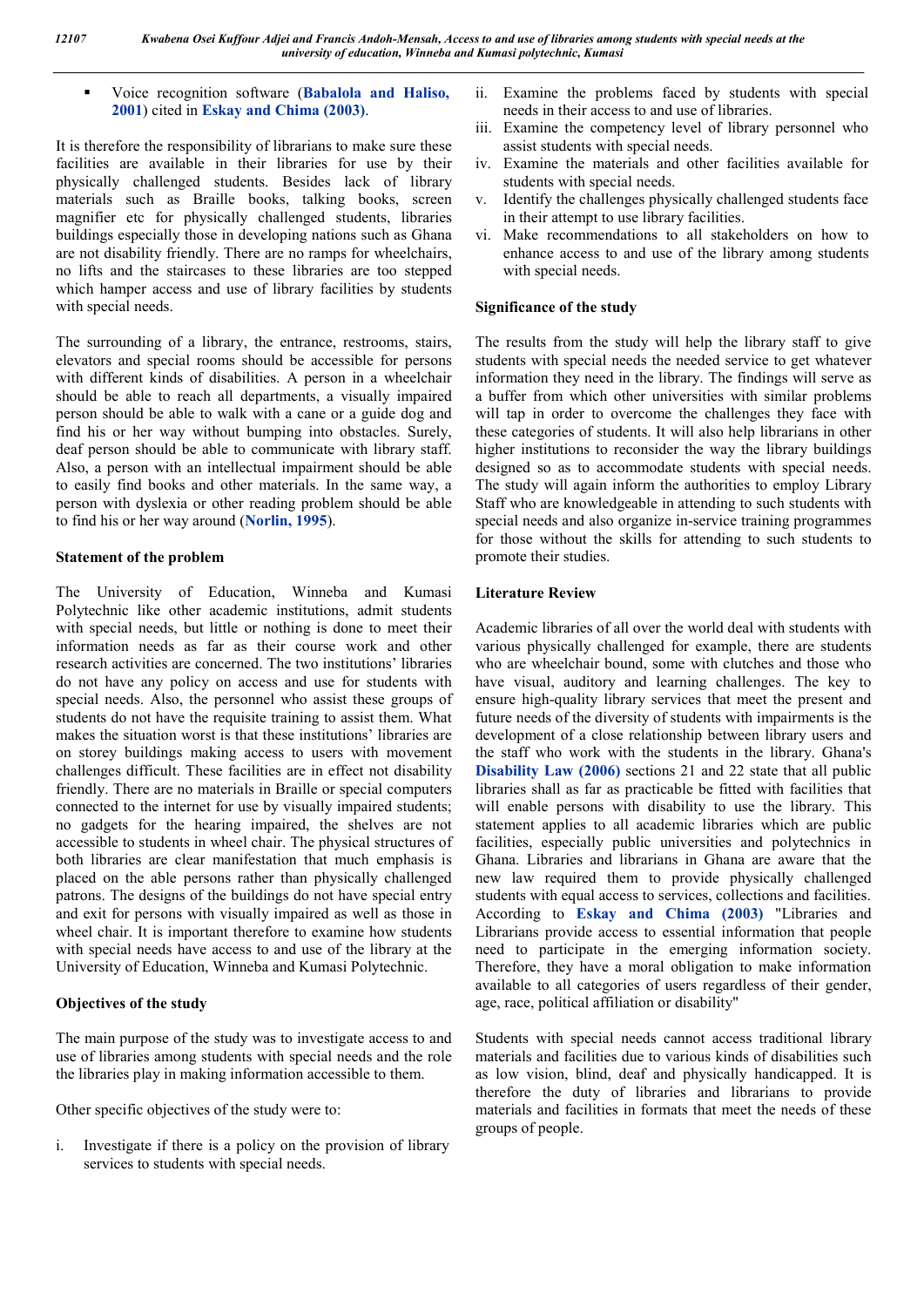Special needs education is the practice of educating students with special needs in a way that addresses their individual differences and needs. Ideally this process involves the individually planned and systematically monitored arrangement of teaching procedures, adapted equipment and materials, accessible settings. These interventions are designed to help learners with needs achieve a higher level personnel selfsufficiency and success in school and their community, than may be available if the students were only given access to a typical classroom education. The Internet introduced interactive technologies, such as e-mail, chat, and instant messaging to the reference desk. The potential use of these services has been further enhanced by newer resources, faster transmission speeds, and the need for a patron-focused reference service (**Penka, 2003**).

Most libraries do not have equipment that is specifically designated for use by persons with disability. However, there is a wide range of adaptive equipment used for a variety of disabilities that could be adapted for use with this population as well as equipment and programmes designed for this use. In "levelling the playing field: the role of libraries in providing online services for people with disabilities", **Williamson** *et a*l**. (2000)** tested different types of equipment and software with participants with disabilities ranging from intellectual, visual, physical, and auditory. They suggest the following criteria to be considered when choosing a technology:

- i. Ability to enlarge fonts, buttons, dialog and drop-down boxes, and scroll bars.
- ii. Keyboards which offer large letters, QWERTY and ABC arrangement, and choice of flat or raised positions.
- iii. Simplified browser format or keyboard adapted commands.
- iv. A trackball which is stable and solid with click buttons not too far from the ball. A ball which is not too high.
- v. An audio browser which is sufficiently useful for users who are blind, but which is sufficiently simple for support to be provided in busy public settings (**Williamson** *et al***., 2000**)

In addition, **Williamson** *et al.* **(2000)** indicated that libraries would want to avoid equipment that looks like a toy, which could be considered patronizing, and keyboards that are too unlike a standard keyboard. The equipment and software that were deemed successful in **Williamson** *et al.* **(2000)** study are still valid, and in all cases have been updated and improved over the years. The following are their selections for the most useful technologies a public library could offer for patrons with Disability. Enhancing Internet Access (EIA) is "a specialised Web browser, suitable for touch screen systems, with fully integrated web awareness, assessment and training modules". This browser also has a pop-up keyboard that can be used instead of a standard keyboard. The most useful keyboard was intellikeys, which is a large keyboard with overlays for various disabilities. Custom overlays are also available. Trackballs are the best alternative for persons without the coordination necessary to use a standard mouse. In addition to these findings, there are other technologies that may be used to assist persons with disabilities in libraries. Software that reads computer screens or detects speech, such as PW Web Speak

and Dragon Naturally Speaking can be successfully used for people with a wide range of disabilities. As technology progresses, there will undoubtedly be new and exciting ways to assist patrons with disabilities in libraries, so it is important for librarians to be up-to-date and thoroughly trained on available equipment (**Williamson** *et al.,* **2000**). Libraries are all about information and for some people with disabilities and other impairments, information needs to be available in alternative formats. Also library buildings and facilities should be made accessible to all library users.

# **MATERIALS AND METHODS**

A descriptive survey was used as the design for the study, so that inferences could be made about characteristics with respect to the sample size. Descriptive survey deals with interpreting the relationship among variables and describing their relationships. The target population was made up of all those students with special needs (37) and all the library staff (60) in both institutions giving a total population of 97 (**Students' Records Office, 2012**). A sample size of 40 was used for the study which was conducted in May 2014.The sample consisted of 20 students with special needs and 20 front desk library staff. Purposive sampling technique was used in selecting twenty (20) students with special needs because they were regular students who were available when this study was being conducted. The remaining seventeen (17) were made up of twelve (12) sandwich and five (5) distance education students who were not resident on campus when the study was being conducted. A simple random sampling technique was used to select (20) front desk library staff. The main instrument used for data collection was questionnaire. Two sets of questionnaires on problems faced by students with special needs and library policy, facilities that students with special needs patronize and competency level of library staff were used for data collection. One of the questionnaires was designed to collect data from students with special needs, while the other was meant to gather data from the front desk library staff.

# **RESULTS AND DISCUSSION**

Tables were used for simple frequency distribution

#### **Background Information of the Special Needs Students**

The background information for the research was collected from students with special needs of both tertiary institutions. In all, a total number of twenty (20) students with special needs responded to the questions.

#### **Gender characteristics**

The data revealed that out of the 20 students with special needs, 12 representing (60%) were males while the remaining eight (40%) were females. This means that the majority of the students with special needs sampled were males.

#### **Age of the special needs students**

Table 1 below shows the ages of the students with special needs.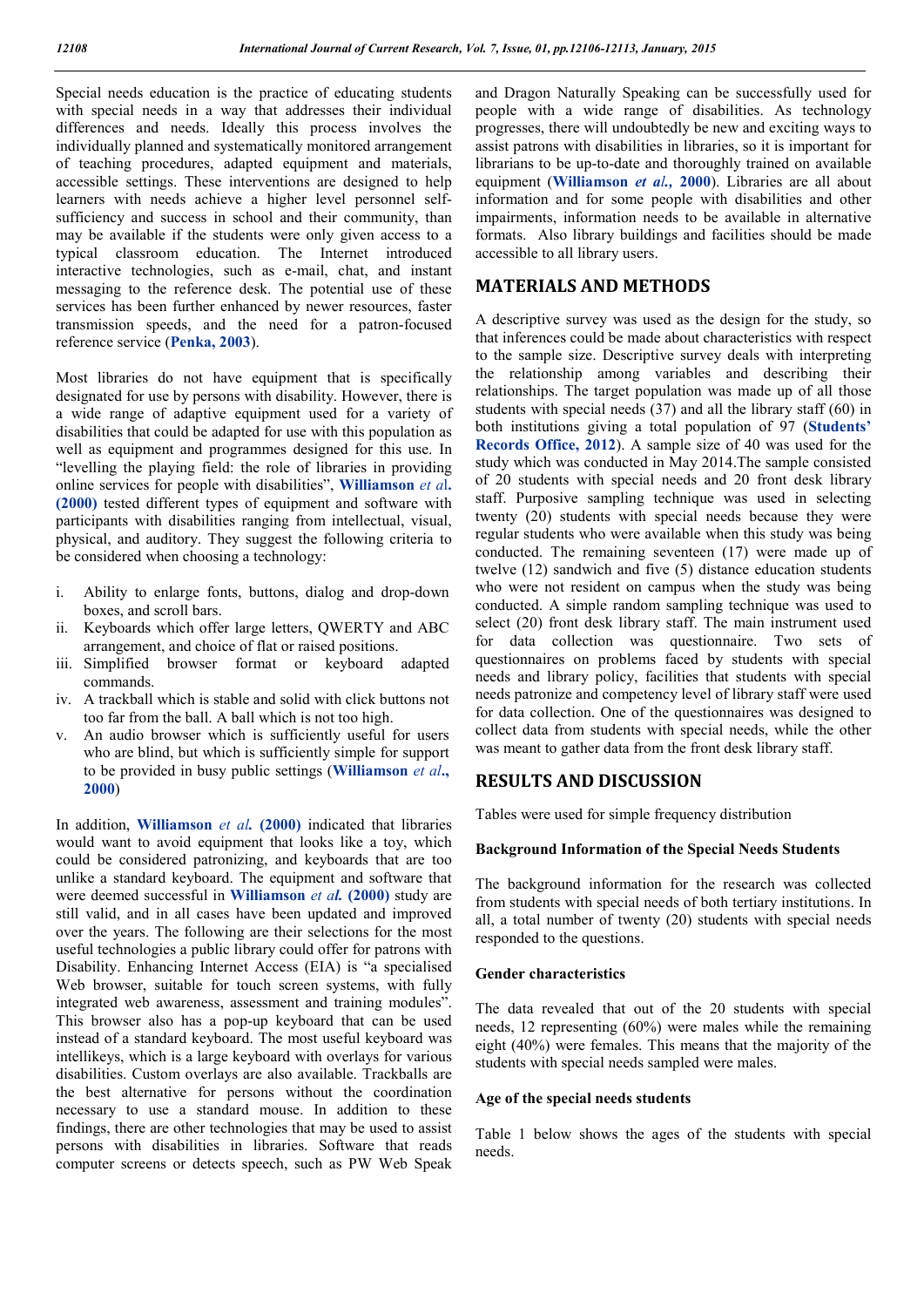| Age range | Frequency | Percentage |
|-----------|-----------|------------|
| $21 - 25$ |           | 25         |
| $26 - 30$ |           | 40         |
| $31 - 35$ |           | 35         |
| Total     | 20        | 100        |

 **Source**: Field survey, May 2014

It is observed from Table 1 that eight respondents (40%) of them were within the age range of 26-30 years, seven (35%) were within the age range of 31-35 years, while five (25%) were in the age range of 21-25 years. Thus, there were more young adult respondents in their twenties as far as this study is concerned.

# **Academic level of the respondents**

The results in Table 2 shows the academic level of students with special needs involved in the study.

| Table 2. Levels of the Respondents (year group) |  |  |  |  |
|-------------------------------------------------|--|--|--|--|
|-------------------------------------------------|--|--|--|--|

| Level of<br>Respondents | Frequency | Percentage |
|-------------------------|-----------|------------|
| 100                     |           |            |
| 200                     |           | 35         |
| 300                     | 10        | 50         |
| 400                     |           | 10         |
| Total                   | 20        | 100        |

 **Source**: Field survey, May 2014

Table 5 indicates that, 10 (50%) of the respondents were Level 300 students, seven (35%) were in Level 200, two representing  $(10\%)$  were in Level 400, while one  $(5\%)$  was a Level 100 student. Thus, the majority of the respondents has been in the institutions for more than two years (i.e. Level 300) and could give the researcher the information needed for the study.

#### **Nature of Disability**

It can be observed from Table 3 that nine (45%) of the respondents had low vision, six (30%) had a disability of hearing impairments, four (20%) were blind while one (5%) was deaf. This means that almost half of the students with special needs involved in the study were of low vision.

**Table 3. Nature of the disability of the respondents**

| Nature of Disability | Frequency | Percentage |
|----------------------|-----------|------------|
| Blind                |           | 20         |
| Deaf                 |           |            |
| Hearing Impaired     | h         | 30         |
| Low vision/Poor      | q         | 45         |
| Sight                |           |            |
| Total                | 20        | 100        |

 **Source**: Field survey, May 2014

## **Frequency of visits to the library by students with special needs**

The results from Table 4 show that 11 (55%) of the respondents said they visit the library in the evening, five (25%) indicated afternoon while three (15%) indicated morning. Thus, the majority of the student respondents visited the library in the evening. This could be because that is the only time of the day that they could be assisted by their colleagues.

**Table 4. Time of the day that special needs students visit the library**

| Time      | Frequency | Percentage |
|-----------|-----------|------------|
| Morning   |           | 15         |
| Afternoon |           | 25         |
| Evening   |           | 55         |
| Night     |           |            |
| Total     |           |            |

 **Source**: Field survey, May 2014

### **Problems faced by Respondents on access to and use of these Libraries**

Series of statements were used to find out problems that students with special needs in the University of Education, Winneba and Kumasi Polytechnic, Kumasi, encounter when accessing the libraries and their facilities or resources. These statements were answered using items 8–15 on the questionnaire by the students. Each of these items was coded as Disagree  $= 1$ , and Agree  $= 2$ . All the twenty respondents responded to all the items. Their responses are indicated in Table 5. From Table 5, it is observed that majority (75%) of the students with special needs faced several problems in using the library. These included poor access to the library which manifested in a number of ways such as difficulty in reaching the shelves, difficulty in locating books and poor access to library staff for assistance. The visually impaired students complained about inadequate reading materials with large prints and Closed Circuit Television (CCTV), while students with deaf and hearing impairment also complained about lack of hard-wired devices and closed caption decoders. This means that UEW Library does not have facilities and equipment for use by these groups of students. When respondents were asked to indicate if there were any sources that were not presently available to them in the library, all of them 20 (100%) responded in the negative. Also, 20 (100%) of the respondents sampled for the study said that they had no knowledge of any external agencies that support efforts provided to them with library and information services. This means that these are faced with a lot of challenges with their information needs. This confirms the responses that the respondents gave when they were asked to indicate the means through which they get reading materials, sixteen (80%) said they get them from their lecturers, while four (20%) said they get their reading materials from friends who are past students. It came to light that 16 (80%) of the special needs students indicated that library staff are helpful in availing to them the information they need, while four (20%) said that library staff are not helpful. This means largely that library staff assists special needs students with their information needs when they visit the library. The results from Table 5 also revealed that 14 (70%) of the respondents had to leave the library without getting what they were looking for, while six (30%) did not give any response which indicates that majority of the respondents did not get the satisfaction they want.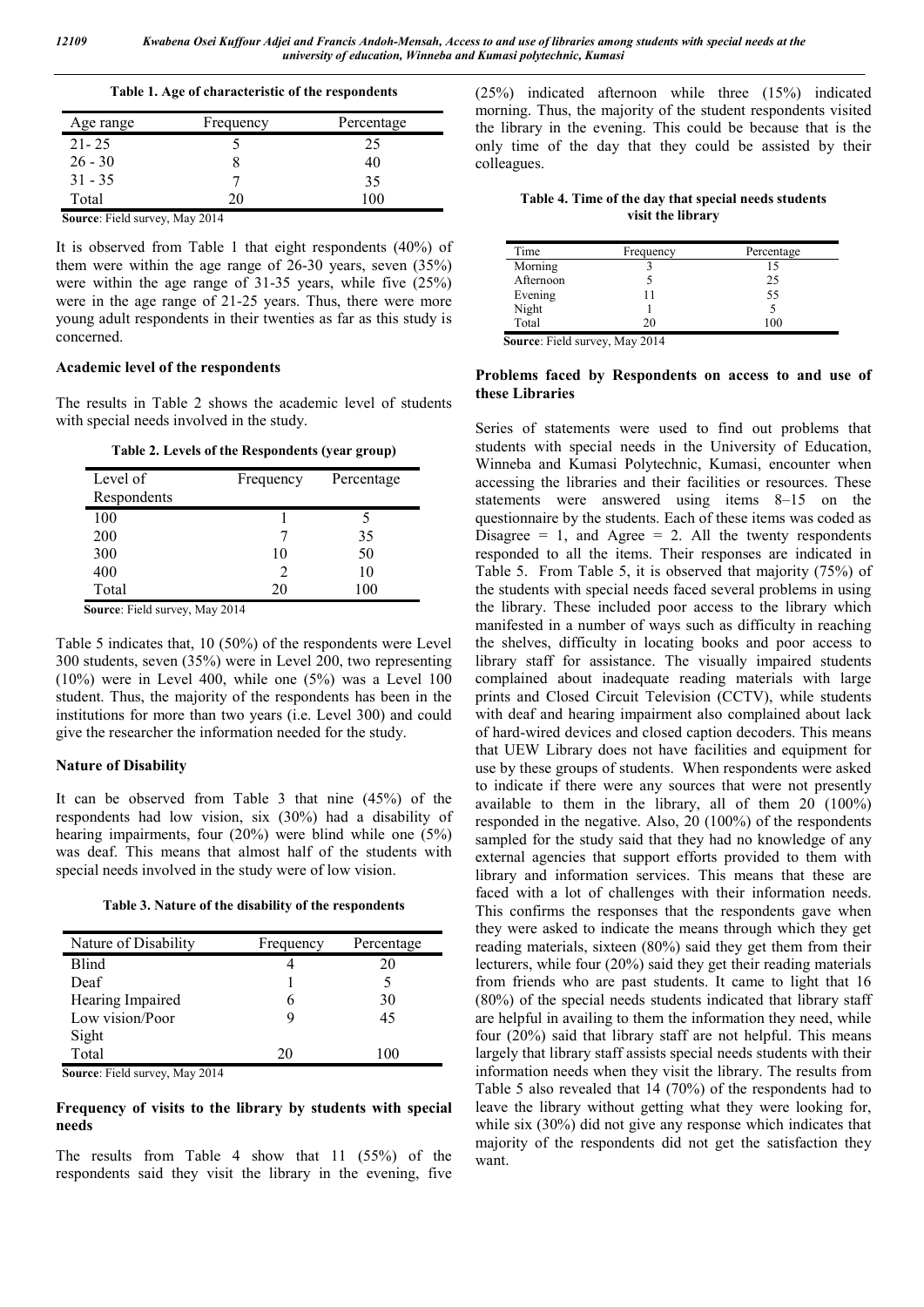### **Table 5. Problems faced by Respondents in accessing the library**

| Item                                                                                               | <b>Nature of Disability</b> |     |    |     |  |               |   |     |                        |         |    |       |    |     |
|----------------------------------------------------------------------------------------------------|-----------------------------|-----|----|-----|--|---------------|---|-----|------------------------|---------|----|-------|----|-----|
|                                                                                                    | <b>Low Vision</b>           |     |    |     |  | <b>Blind</b>  |   |     | <b>Hard of Hearing</b> |         |    | Deaf  |    |     |
|                                                                                                    |                             |     |    |     |  | A             |   | IJ  | A                      |         |    |       |    |     |
| Easy access to the Library                                                                         |                             |     | Q  | 45% |  |               | 4 | 20% | $1.5\%$                |         | 6. | 30%   |    |     |
| Easy access to shelves                                                                             |                             |     | 9. | 45% |  |               | 4 | 20% | $1.5\%$                |         | 6. | 30%   |    |     |
| Little or no difficulty in locating books                                                          |                             |     | 9  | 5%  |  |               | 4 | 20% | $1.5\%$                |         | 6. | 30%   |    |     |
| Easy access to library staff for assistance                                                        |                             |     |    | 10% |  |               | 4 | 20% | $1.5\%$                |         |    | 6 30% |    |     |
| Closed caption decoder                                                                             |                             |     |    |     |  |               |   |     |                        | $1.5\%$ |    |       | 6. | 30% |
| Reading materials with large print                                                                 |                             | 10% |    | 35% |  | $4\quad 20\%$ |   |     |                        |         |    |       |    |     |
| CCTV to read notes and other materials                                                             |                             | 10% |    | 35% |  | $4\quad 20\%$ |   |     |                        |         |    |       |    |     |
| Hard-wired devices                                                                                 |                             |     |    |     |  |               |   |     |                        | $1.5\%$ |    |       | 6. | 30% |
| $V \sim \lambda = \lambda \sim \mathcal{D} = \mathcal{D}$ is seen for Field symmetry $M \sim 2014$ |                             |     |    |     |  |               |   |     |                        |         |    |       |    |     |

Key: A = AgreeD = Disagree; **Source**: Field survey, May 2014

**Table 6. Use of library Facility by Respondents**

|                                                        | <b>Nature of Disability</b> |                   |     |   |              |       |   |                         |     |   |      |       |
|--------------------------------------------------------|-----------------------------|-------------------|-----|---|--------------|-------|---|-------------------------|-----|---|------|-------|
| Item                                                   |                             | <b>Low Vision</b> |     |   | <b>Blind</b> |       |   | <b>Hearing Impaired</b> |     |   | Deaf |       |
|                                                        | A                           |                   | Ð   | A |              | D     | A |                         | D   | A |      |       |
| CCTV to help students read note and<br>other materials | 10%                         |                   | 35% |   |              | 4 20% |   |                         |     |   |      |       |
| Telecommunication Devices for the deaf                 |                             |                   |     |   |              |       |   | 6.                      | 30% |   |      | $5\%$ |
| Use of closed caption decoder                          |                             |                   |     |   |              |       |   | 6.                      | 30% |   |      | 5%    |
| Personal FM system                                     |                             |                   |     |   |              |       |   | 6.                      | 30% |   |      | 5%    |
| Reading materials with large print                     |                             | 9                 | 45% |   | 4            | 20%   |   |                         |     |   |      |       |
| Reading materials with Braille                         |                             | 9                 | 45% |   | 4            | 20%   |   |                         |     |   |      |       |
| Reading materials with tape recording                  |                             | 9.                | 45% |   | 4            | 20%   |   |                         |     |   |      |       |
| Hard-wired devices                                     |                             |                   |     |   |              |       |   | 6                       | 30% |   |      | $5\%$ |

Key: A = AgreeD = Disagree; **Source**: Field survey, May 2014

**Table 7. Services that Library Staff should render to Respondents**

| Item                              |                   |   |   |              |   |   | <b>Nature of Disability</b> |   |      |
|-----------------------------------|-------------------|---|---|--------------|---|---|-----------------------------|---|------|
|                                   | <b>Low Vision</b> |   |   | <b>Blind</b> |   |   | <b>Hearing Impaired</b>     |   | Deaf |
|                                   |                   | D |   |              | Ð | A | D                           |   |      |
| Locate shelves for specific books | 45%               |   | 4 | 20%          |   |   | 5%                          | 6 | 30%  |
| Locate index on publishers        | 45%               |   | 4 | 20%          |   |   | 5%                          | 6 | 30%  |
| Use the Library catalogue         | 5%                |   | 4 | 20%          |   |   | 5%                          | 6 | 30%  |
| Locate periodicals                | 45%               |   | 4 | 20%          |   |   | 5%                          | 6 | 30%  |
| Use reference books               | 45%               |   | 4 | 20%          |   |   | 5%                          |   | 30%  |
| Use Internet facilities           | 5%                |   |   | 20%          |   |   | 5%                          |   | 30%  |

Key:  $A = \text{Agree}$   $D = \text{Disagree}$ ; **Source**: Field survey, May 2014

#### **Library Facilities used by the Respondents**

The researcher wanted to find out the facilities available to these respondents in the study areas that they use more often in their search for information in their libraries.

It is observed from Table 6 that out of the twenty (20) respondents, 2 (10%) respondents with low vision agreed that they use CCTV to access information from the library, while seven (35%) of them disagreed that CCTV help them to read notes and other materials. This means that few students with low vision (2) use CCTV in reading. When the respondents were asked to indicate whether they use reading materials with large print, Braille, and tape recording in the library as one of the facilities provided, as many as 13 (65%) of the respondents (low vision and blind) responded that that facility is not available and so in the Library disagree completely to the statement. Thus the library does not have information in large print, Braille and tape recording for use by students with low vision and blind. A further question posed to respondents to find out whether they patronize the use of closed captioned decoder, personal FM system, and hard-wired devices showed

that all the respondents with hard of hearing six (30%) and one hearing impaired(10%) indicated that they do not use them for reading, hence disagreed to the statement. This indicates that the libraries studied are not equipped with hard-wire devices, personal FM system and closed caption decoder for use by students with hearing impairments. This put these students at a disadvantageous position in accessing and using the library. The results in Table 7 indicate that all the respondents advocated that the library staff should be trained specially to render services for students with capping conditions in the areas of locating shelves for specific books, locating indices on publishers, use the library catalogue, locate periodicals, use reference books as well as use internet facilities for students with special needs so that they can also benefit like those "normal" students. It can thus be inferred from the above results that students with special needs would want the University authorities to train Library Staff to render the needed specialized services to them.

#### **Background Information of the Library Staff**

The background information for the research was collected from Library Staff of both institutions. In all, a total number of twenty (20) Library Staff responded to the questions.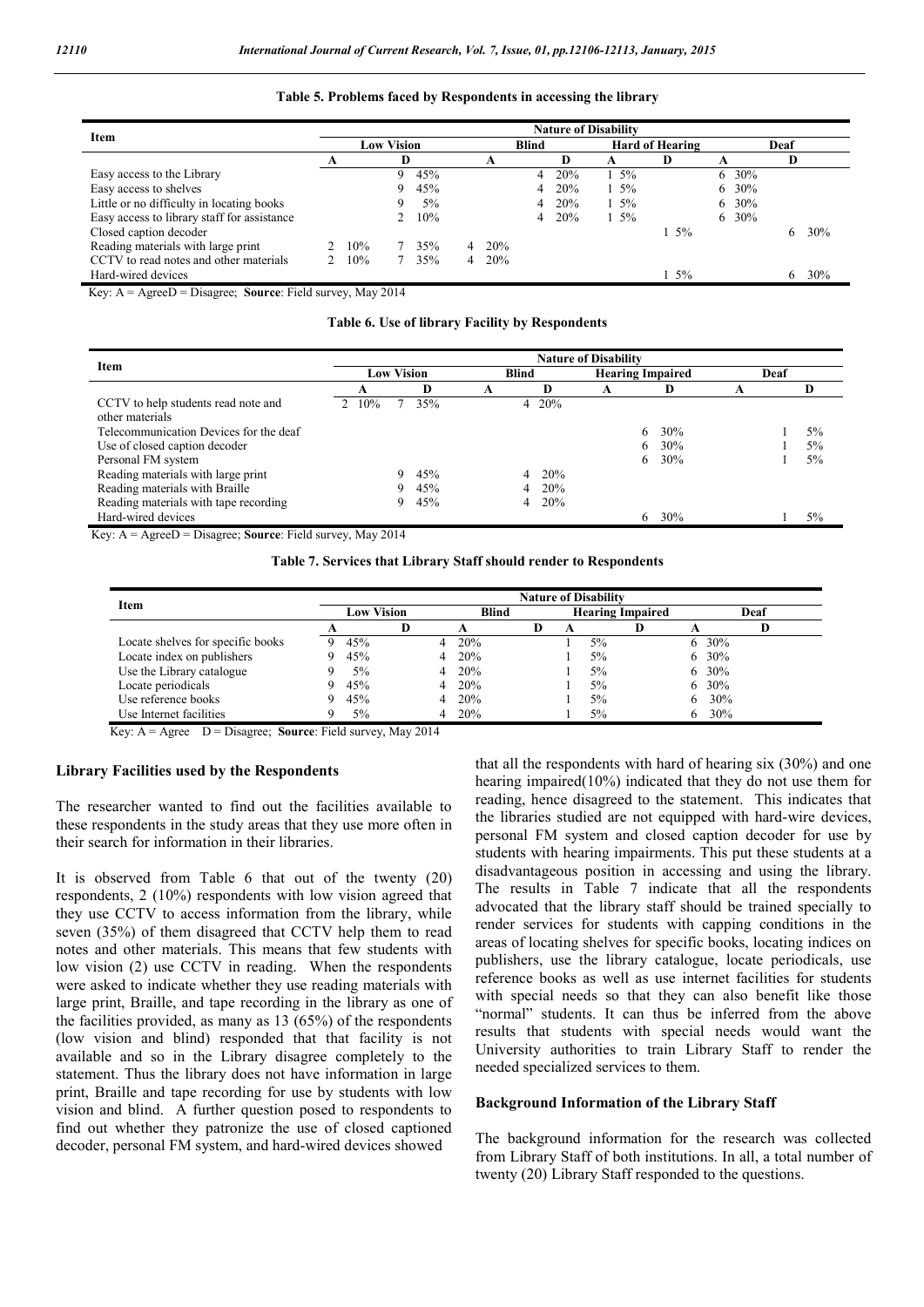#### **Gender**

The data revealed that of the twenty (20) Library Staff 14 representing (70%) were males while the remaining six (30%) were females. Thus, the majority of the Respondents were males.

# **Age of the Respondents**

It can be observed from Table 8 that, nine (45%) of Library staff were within the age range of 31-35 years, five (25%) were 41-45 years, three (13%) were 46 years, two (10%) in the 26- 30 years while only one (5%) fell in the age range of 21-25 years. Thus, most of the respondents (85%) were above 30 years, an indication that Library Staff were in the most active and vibrant stage of their lives.

#### **Table 8. Age of the Library Staff**

| Age range    | Frequency | Percentage |
|--------------|-----------|------------|
| $21 - 25$    |           |            |
| $26 - 30$    |           | 10         |
| $31 - 35$    | ч         | 45         |
| $41 - 45$    |           | 25         |
| 46 and above |           | 15         |
| Total        | 20        | 100        |

 **Source**: Field survey, May 2014

### **Status of Respondents**

The results in Table 9 show the designation of Library staff involved in the study.

|  |  | <b>Table 9. Status of Library Staff</b> |  |
|--|--|-----------------------------------------|--|
|--|--|-----------------------------------------|--|

| Designation                 | Frequency | Percentage |
|-----------------------------|-----------|------------|
| Principal Library Assistant |           |            |
| Senior Library Assistant    |           | ר ו        |
| Library Assistant           |           | 40         |
| Junior Library Assistant    |           | 40         |
| Total                       |           | 100        |

 **Source**: Field Survey, 2014

The results show that, eight respondents representing 40% were Library Assistants, another eight (40%) were Junior Library Assistants, three (15%) were Senior Library Assistants, while one (5%) was a Principal Library Assistant. The results thus indicates that the majority (60%) of the library staff were Senior Staff.

# **Number of years Served by Respondents**

The number of years that the respondents have spent in the libraries are shown in Table 10.

**Table 10. Number of years of active service by Library staff**

| Years in the service | Frequency | Percentage |
|----------------------|-----------|------------|
| $0 - 5$              |           |            |
| $6 - 10$             | 13        | 65         |
| $11 - 15$            |           | 25         |
| 21 and above         |           |            |
| Total                | 20        | 100        |

 **Source**: field survey, May 2014

The results in Table 10 show that 13 (65%) of the respondents have been in active service for 6-10 years, 5 (25%) have been working for 11-15 years, one (5%) of the library staff have been working for 0-5 years and 21 years and above. Thus, majority (65%) of the library staff have worked at both libraries for 6 -10 years.

# **Library Policy on the Provision of Services to Students with Special Needs**

The researchers wanted to find out if the libraries had a policy on access and use of services to students with special needs, and whether or not the Library Staff are better equipped with the necessary skills to meet these demands. The results indicate that 17 (85%) of the respondents said that the libraries did not have a policy, while the remaining 3 (15%) of the respondents said the library did have a policy on access and use. This is an indication that the majority of the respondents were unaware of the existence of a library policy on access and use. Again, all the 20 (100%) of the respondents stated that the library did not have any policy which takes care of students with special needs. This result also shows that there is no library policy on access and use of the resources for disabled students in both institutions.

### **Media through which Information is provided to Students with Special Needs**

The respondents were asked to indicate the medium or media through which information is provided to the students with special needs. It was discovered that, apart from 4 (20%) of the library staff who admitted that they provide information to students with special needs in the form of large print, all the others were emphatic that they did not provide students with information on Braille, tape recording, books on CDs and personal FM system. This goes to buttress the point that the libraries are not well resourced as most of the materials and resources needed to cater for the needs of the students with special needs were not available. It was therefore not surprising that when the respondents were asked to list the facilities available and state their quantities, all the respondents 20 (100%) could mention only CCTV.

### **Competency Level of Respondents who assist Students with Special Needs**

The researcher also sought to find out the competency level and the type of skills or training that are given to Library Staff who assist students with special needs in their libraries. It was revealed that all the respondents, 20 (100%) were not trained to offer such service to these group of users. This the researchers see as very serious since, these groups of users were relegated to the background.

#### **Discussion on Findings**

This section discusses the major findings of the study, which are discussed under the following sub-headings:

- 1. Library Policy on the provision of library services to students with special needs
- 2. Problems faced by students with special needs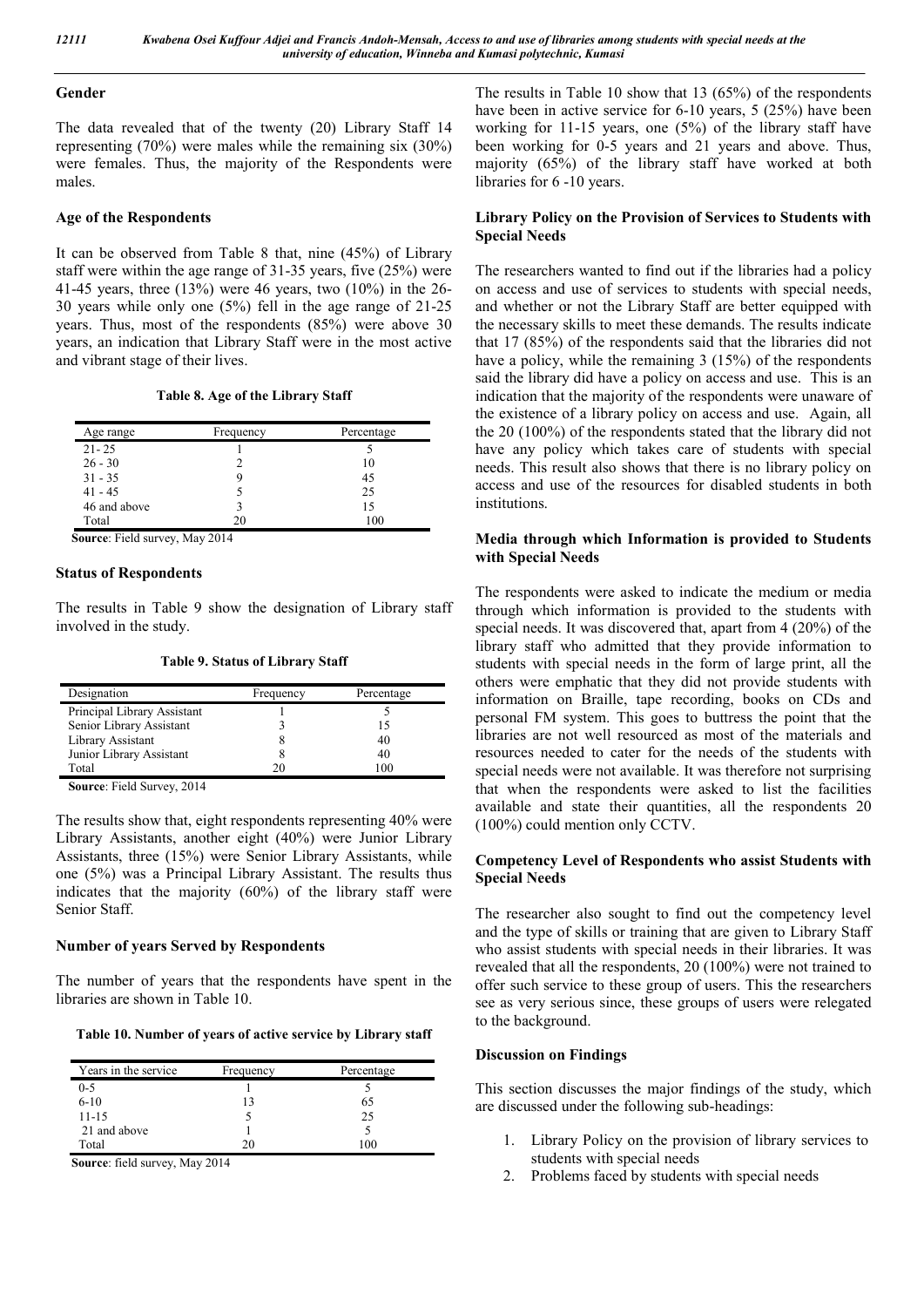- 3. Facilities that students with special needs patronise
- 4. Competency level of library staff who assist students with special needs

#### **Library Policy on the Provision of Library Services to Students with Special Needs**

It was found out that the majority of the Library Staff were not aware of the library policy that caters for these groups of users. Out of the 20 respondents sampled for the study, only 3 (15%) of them were aware of the existence of such a policy. The implication of this finding is that it could be either the institutions may have such policies but not been made known to the staff or the libraries do not have them at all. **Kumar (1987)** posited that policies are general statements or understanding used to guide and channel the thinking of subordinates in making decision. These must be consistent with library objectives. Whatever the case, the library attendants should not be ignorant about the policy in the library.

# **Problems Faced by Students with Special Needs**

The study revealed that the majority of the students with special needs in both institutions do not have easy access to their libraries. In addition, materials and facilities that are available in the libraries are not suitable for them. **Murphy and Johns (1977)** claim that all library collections should be available to all who have the need and the ability to use them. They further acknowledge that the realities of costs and demands continue to curb such a liberal "philosophical standpoint." They submit that the only practical access then, is to match availability to usage patterns. **Wright (1979)** emphasized that the goal of making information services "available to the handicapped individual in a manner which does not stress the individual's handicapping condition or ignore the consequences of that handicap for information access". These problems make students with special needs lose the interest in visiting the library for information. One will thus not be far from right that then nature of personnel coupled with the available facilities in the libraries, not forgetting its accessibility could determine who should enjoy the services of the libraries.

# **Facilities available to Students with Special Needs Patronize**

One of the findings of the study is that majority of the students said that the libraries do not have facilities that will help them access information. Few of them with vision impairment said that they use the CCTV to read their notes, text books, read materials with large print and also, read materials with tape recording. This means that both libraries have only the CCTV. Other equipment needed by these groups of students to facilitate their studies is non-existent. It was again evident that students with hearing impairment and low vision have not got any equipment to help them learn with or facilitate their learning.

The responses by the Library Staff confirmed the students' responses. When they were asked to list the facilities available and state the quantity, all them listed only CCTV.

**Williamson** *et al***. (2000)** reported that most libraries do not have equipment that is specifically designated for use by persons with disability. However, there is a wide range of adaptive equipment used for a variety of disabilities that could be adapted for use with these groups of users as well as equipment and programmes designed for this use.

## **Competency Level of Library Staff who assist Students with Special Needs**

Another finding of the study was that both libraries do not have specially trained staff who assist students' with special needs. Even though the staff sometimes assists those who visited the library, they have not been given any formal training in the form of workshops, in-service training, seminars or short courses. Asked to comment on what should be done to improve on the services provided by the library staff to these special group of users, they suggested that they would want the authorities concerned to train some of their the Library Staff in the areas of locating shelves for reference books through to the use of Internet services for them. This, they believe, will go a long way in motivating them (students with special needs) to use the library's facilities because there are personnel to assist them. Unavailability of Library personnel to help these users hinder the services that are provided to them. This confirms the assertion by **Pandey (1995)** that libraries need managers who are up-to-date and are aware of the latest developments that are likely to have profound effects on their services which depend largely on the continuous upgrading of staff through training on regular basis**. Jordan and Powel (1995)** also indicate that "to be competent is both to have set skills and be able to employ them using a flexible responsive set of higher order strategies that may bring the desired outcomes".

# **SUMMARY**

The major findings of the study are as follows:

- i. The two institutions' libraries do not have any policy on access and use of the library by students with special needs. A majority of the Library Staff were not aware of the existence of any access and use policy.
- ii. Apart from the Closed Circuit Television (CCTV), the libraries have no other special facility for use by students with disabilities, especially the deaf and hearing impairment. This was revealed in the study when both students with special needs and the library staff indicated that the only facility for use by these groups of users in the libraries is the CCTV.
- iii. Students with special needs do not use the libraries regularly and the medium through which information is provided to them is large print for students with vision impairment.
- iv. Both institutions do not have specially-trained library staff to attend to students with special needs. All the staff in the libraries were not specially trained to provide special services to these groups of users.
- Students with special needs are faced with various forms of disabilities such as blindness, deafness, hearing and vision impairments.